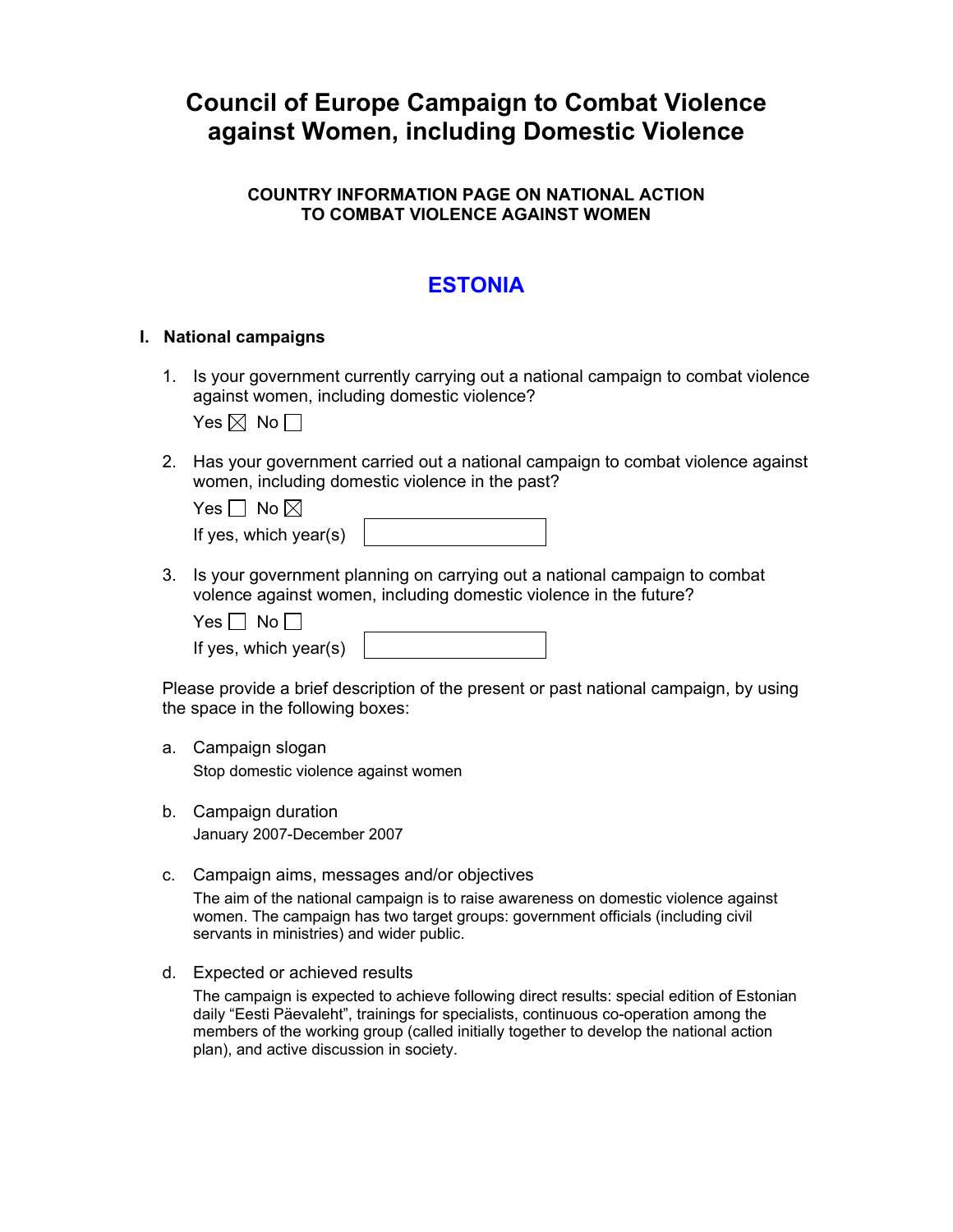e. Campaign website address

No special web page, information will be uploaded on the pages [http://www.sm.ee](http://www.sm.ee/) and [http://gender.sm.ee](http://gender.sm.ee/)

#### **II. National Plan of Action**

1. Has your government adopted a national plan of action to combat violence against women, including domestic violence?

| Yes $\Box$ No $\boxtimes$ |  |
|---------------------------|--|
| If yes, which year        |  |

2. Is your government currently implementing a national plan of action to combat violence against women, including domestic violence?

| $\overline{\phantom{a}}$ | No $\boxtimes$ |  |
|--------------------------|----------------|--|
|--------------------------|----------------|--|

3. Has your government implemented a national plan of action to combat violence against women, including domestic violence in the past?

| Yes $\Box$ No $\boxtimes$ |
|---------------------------|
| If yes, which year(s)     |

4. Is your government planning on implementing a national plan of action to combat violence against women, including domestic violence in the future?

| Yes $\boxtimes$ No $\ulcorner$ |  |  |
|--------------------------------|--|--|
|--------------------------------|--|--|

| If yes, which year(s) | $ 2008 - 2011$ |
|-----------------------|----------------|
|                       |                |

Please provide a brief description of the national plan of action, by using the space in the following boxes:

a. Aims, activities and expected or achieved results of the national plan of action The aim of the national action plan is to divide responsibilities between different institutions (both governmental and non-governmental) and develop solid approach towards prevention and combating domestic violence.

The action plan has 5 main goals:

- providing adequate services for all target groups (victims, perpetrators, witnesses)
- trainings for specialists (on different aspects)
- prevention (raising awareness among general public etc)
- improving co-operation and change of information between the specialists (or network who is helping concerning parties)
- improving data collection, and conducting more research on the issue

The responsible body for the implementation of the national action plan is Ministry of Social Affairs.

b. Duration of the national plan of action 2008-2011